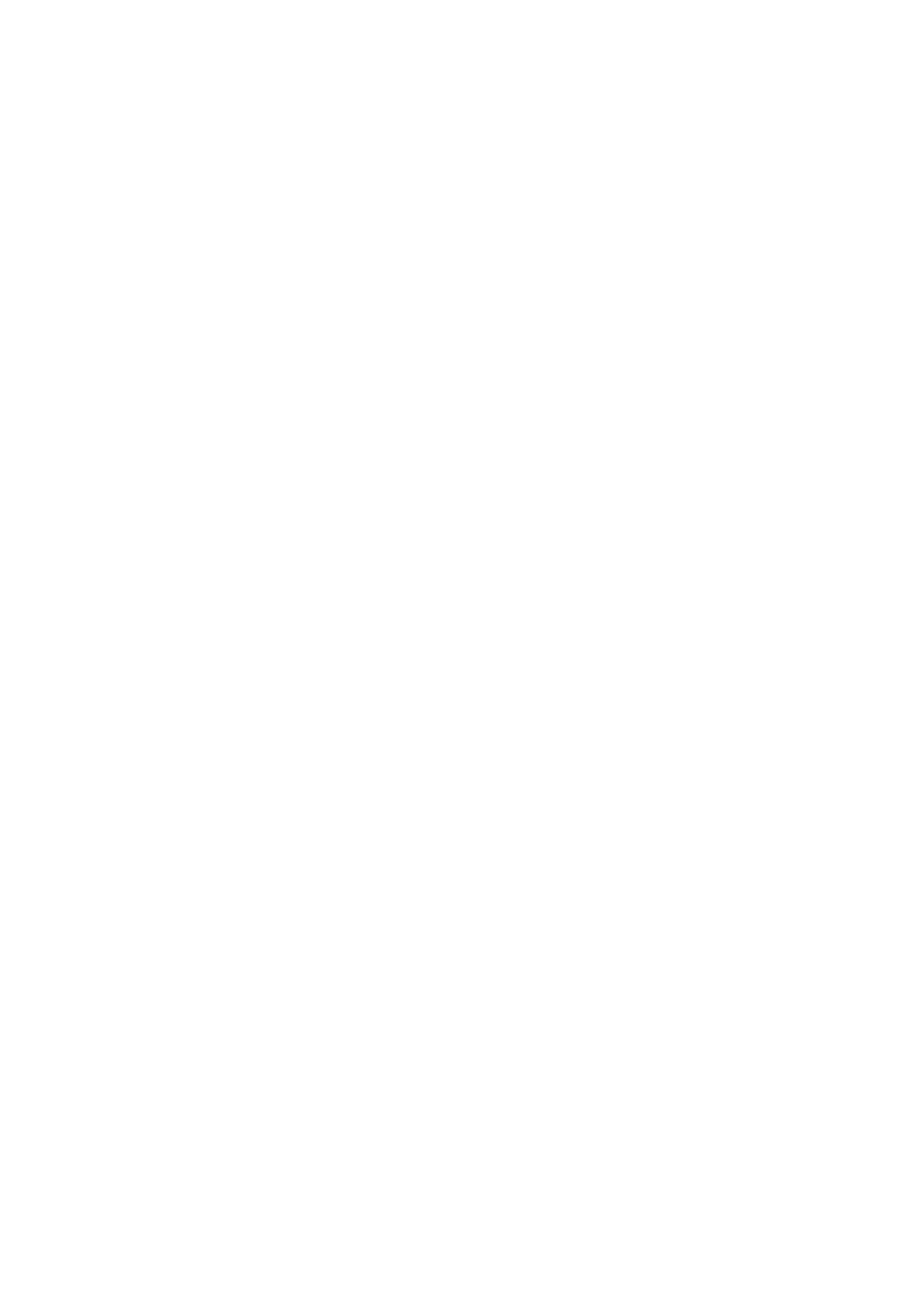<span id="page-2-0"></span>

# **Courts Legislation Amendment Act 2011 A2011-13**

An Act to amend legislation about courts

The Legislative Assembly for the Australian Capital Territory enacts as follows:

J2010-242

l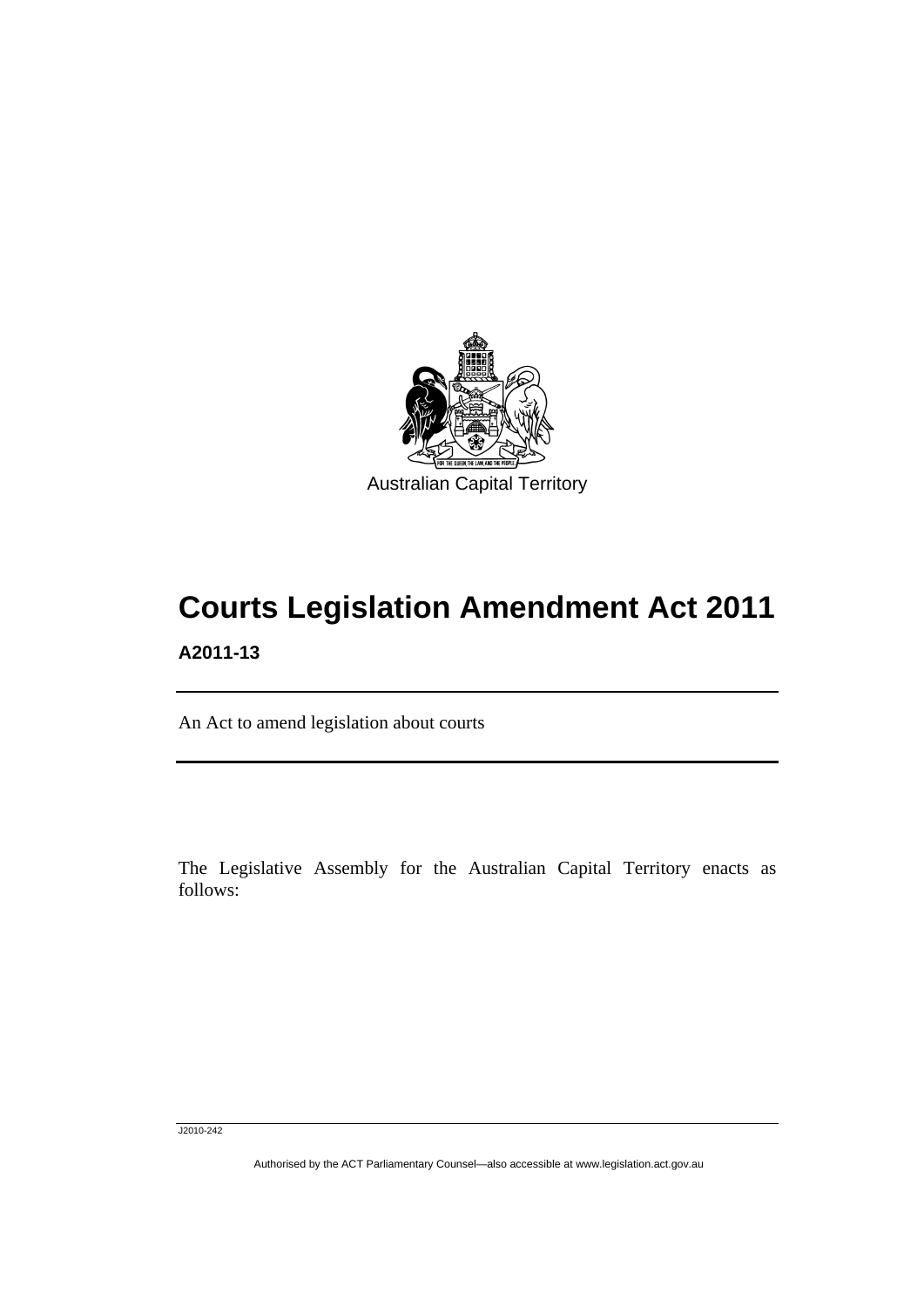### <span id="page-3-0"></span>**1 Name of Act**

This Act is the *Courts Legislation Amendment Act 2011*.

#### **2 Commencement**

This Act commences on a day fixed by the Minister by written notice.

- *Note 1* The naming and commencement provisions automatically commence on the notification day (see Legislation Act, s 75 (1)).
- *Note 2* A single day or time may be fixed, or different days or times may be fixed, for the commencement of different provisions (see Legislation Act, s 77 (1)).
- *Note 3* If a provision has not commenced within 6 months beginning on the notification day, it automatically commences on the first day after that period (see Legislation Act, s 79).

#### **3 Legislation amended**

This Act amends the legislation mentioned in schedule 1.

page 2 Courts Legislation Amendment Act 2011

A2011-13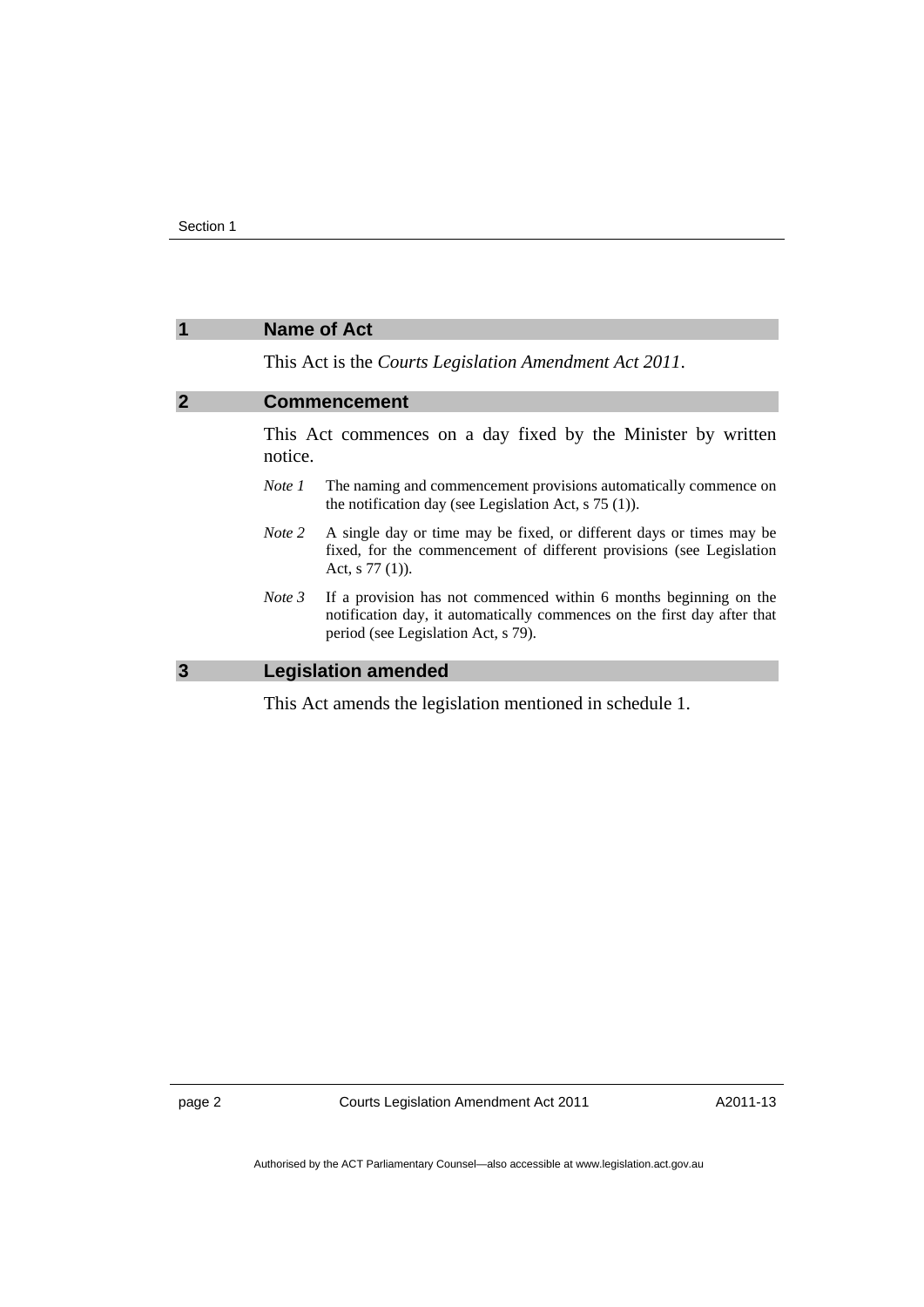# <span id="page-4-0"></span>**Schedule 1 Legislation amended**

(see s 3)

## **Part 1.1 Bail Act 1992**

### **[1.1] Section 9D (6), definition of** *serious offence*

### *substitute*

*serious offence* means an offence punishable by imprisonment for 5 years or longer (other than an offence in relation to which an election for summary disposal has been made under the *Crimes Act 1900*, section 374 (Summary disposal of certain cases at prosecutor's election).

## **Part 1.2 Court Procedures Act 2004**

### **[1.2] Section 72 (4), definition of** *circle sentencing*

*substitute* 

*circle sentencing*—see the *Magistrates Court Act 1930*, section 291L.

## **Part 1.3 Crimes (Sentencing) Act 2005**

### **[1.3] New section 43 (1) (b) (iva)**

*insert* 

 (iva) for a report for an offender to be sentenced for a domestic violence offence—an approved crisis support organisation under the *Domestic Violence Agencies Act 1986*;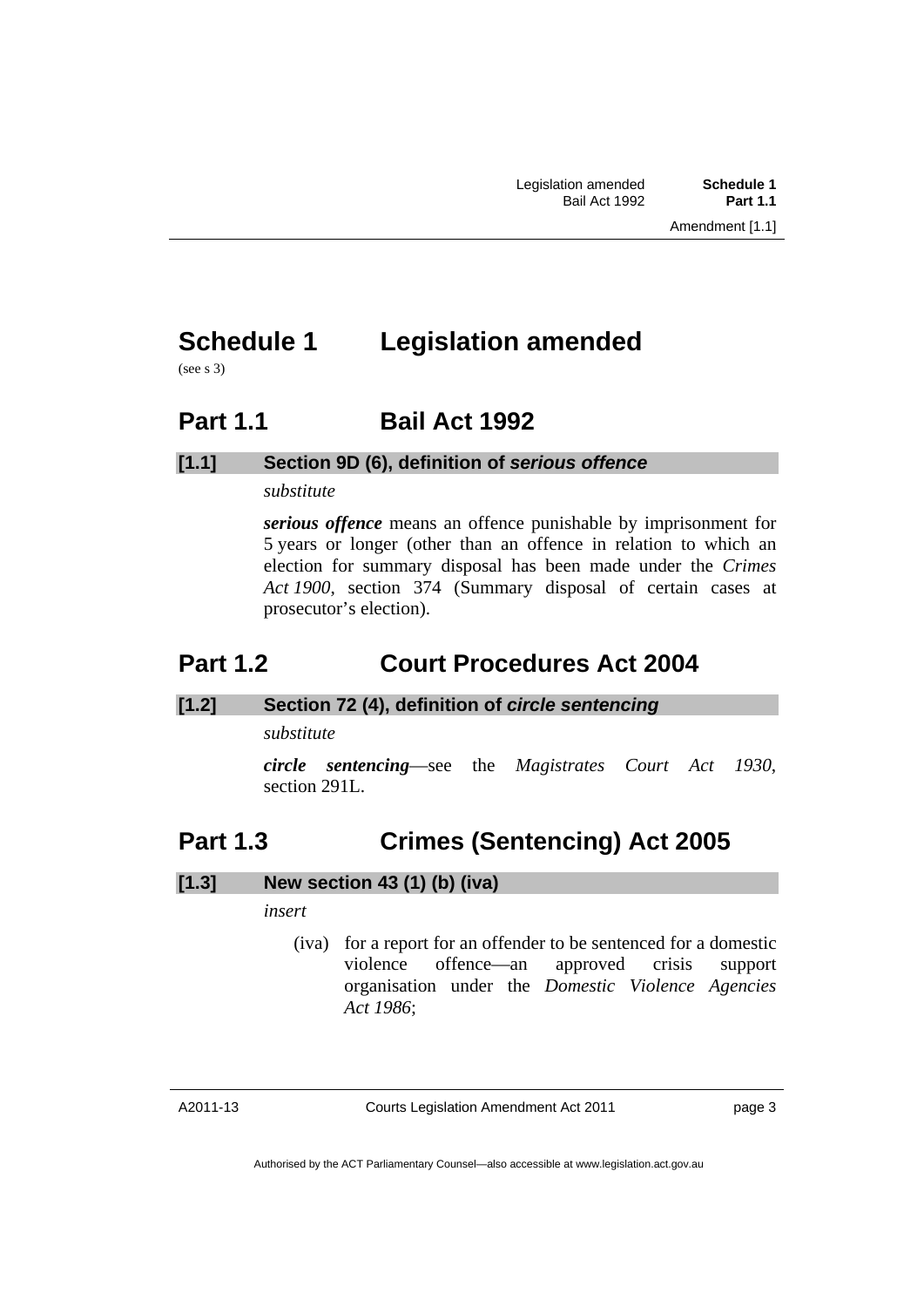<span id="page-5-0"></span>**Schedule 1** Legislation amended<br> **Part 1.4** Crimes Act 1900 **Part 1.4** Crimes Act 1900 Amendment [1.4]

### **[1.4] Section 43 (7), new definition of** *domestic violence offence*

*insert* 

*domestic violence offence*—see the *Magistrates Court Act 1930*, section 291H.

## **Part 1.4 Crimes Act 1900**

## **[1.5] New section 374**

*in part 17, insert* 

### **374 Summary disposal of certain cases at prosecutor's election**

- (1) This section applies if a person (the *defendant*) is before the Magistrates Court charged with an offence punishable by imprisonment for longer than 2 years but not longer than 5 years.
- (2) The prosecutor must elect whether to have the case disposed of summarily.
- (3) The defendant must not be required to plead guilty or not guilty to the charge if the prosecutor has not made an election under subsection  $(2)$ .
- (4) The prosecutor must make the election before the later of—
	- (a) the 2nd time the proceeding for the offence is before the court; and
	- (b) 21 days after the 1st time the proceeding for the offence is before the court.
- (5) If the prosecutor does not elect to have the case disposed of summarily within the time required under subsection (4), the court must deal with the charge in accordance with section 375 (4) to (14).

A2011-13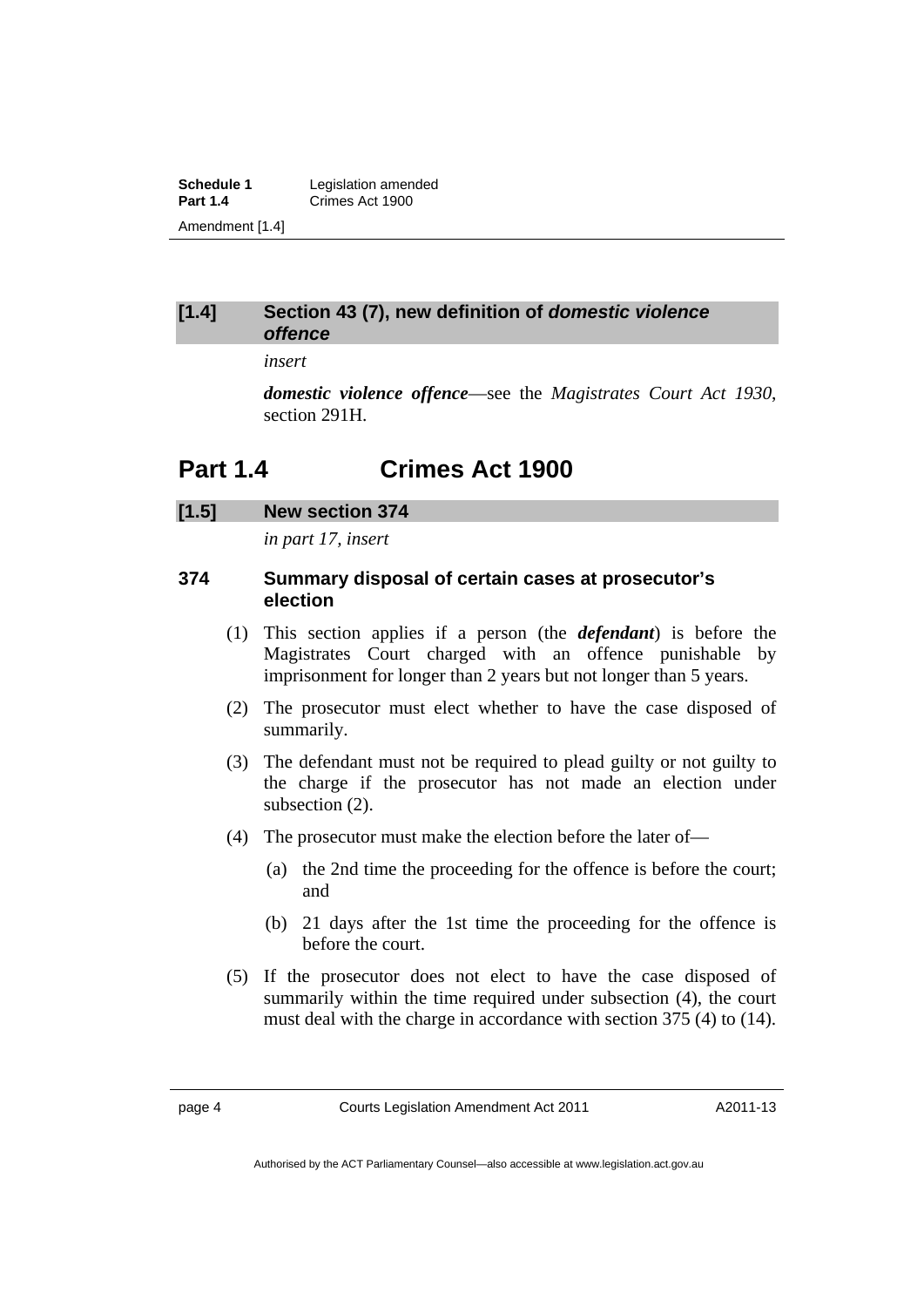- (6) If the prosecutor elects to have the case disposed of summarily, the court must hear and determine the charge summarily and sentence or otherwise deal with the defendant according to law.
- (7) If the court disposes of a case summarily under this section and convicts the defendant of the offence, the court must not impose a penalty that exceeds—
	- (a) a fine of \$5 000, imprisonment for 2 years or both; or
	- (b) if the maximum penalty provided for the offence by the law creating it is a fine of less than \$5 000—the maximum penalty.
- (8) In this section:

*Magistrates Court* includes the Childrens Court.

- (9) The Minister must—
	- (a) review the operation of this section as soon as practicable after the end of its 2nd year of operation; and
	- (b) present a report of the review to the Legislative Assembly within 3 months after the review is started.
- (10) Subsection (9) and this subsection expire 3 years after the day this section commences.

## **[1.6] New section 375 (2A)**

*insert* 

 (2A) However, this section applies to a case to which section 374 applies only as mentioned in section 374 (5).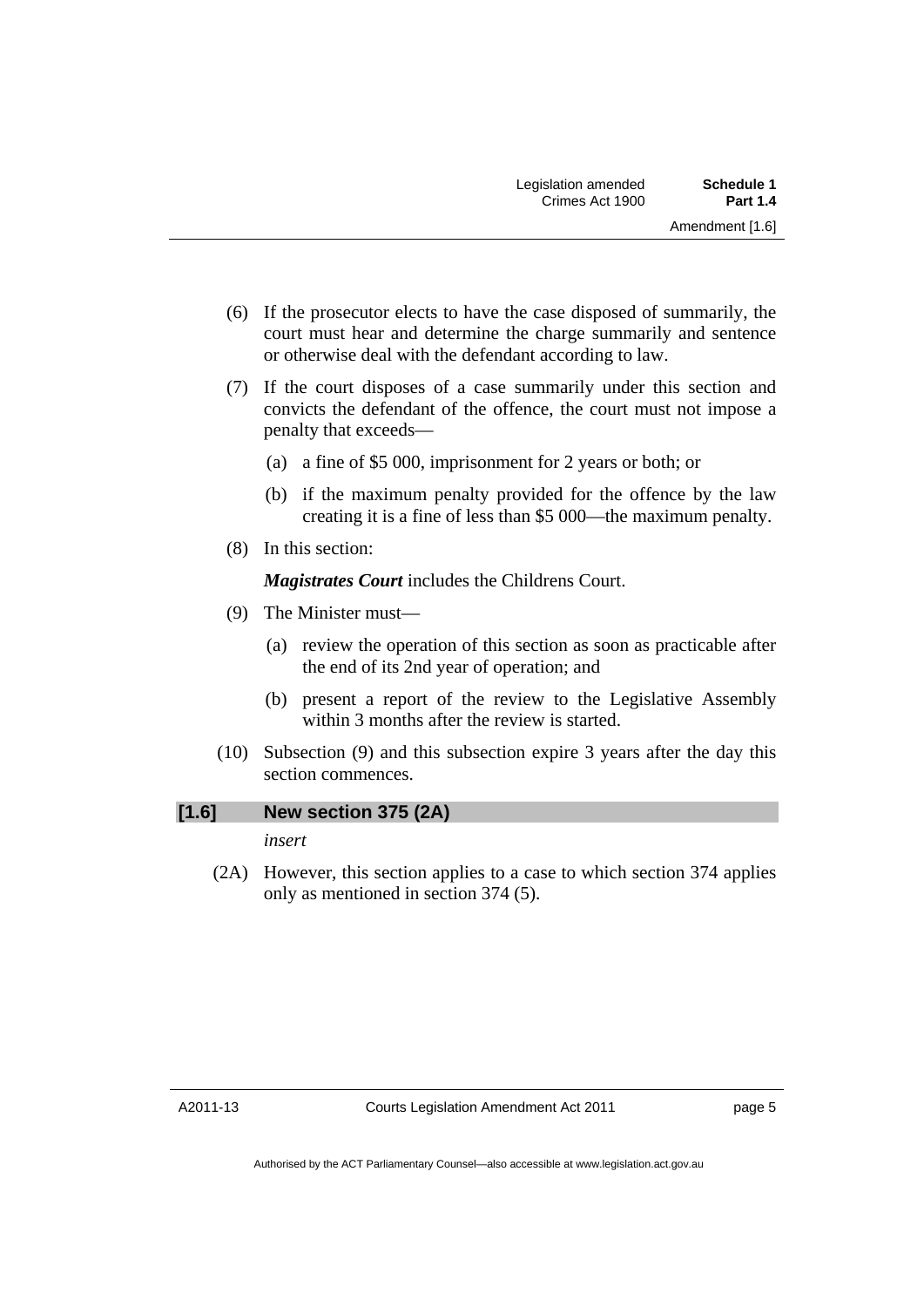**Schedule 1** Legislation amended<br> **Part 1.4** Crimes Act 1900 **Part 1.4** Crimes Act 1900 Amendment [1.7]

| [1.7] | <b>Section 377</b> |  |  |  |
|-------|--------------------|--|--|--|
|       | before             |  |  |  |
|       | section 375        |  |  |  |
|       | insert             |  |  |  |
|       | section 374 or     |  |  |  |
| [1.8] | <b>Section 378</b> |  |  |  |
|       | before             |  |  |  |
|       | section 375        |  |  |  |
|       | insert             |  |  |  |
|       | section 374 or     |  |  |  |
| [1.9] | New part 31        |  |  |  |
|       | insert             |  |  |  |

# **Part 31 Transitional—Courts Legislation Amendment Act 2011**

### **610 Application of amendments**

- (1) The amendments of part 17 (Offences punishable summarily and summary procedure generally) made by the *Courts Legislation Amendment Act 2011* do not apply to a proceeding if, before the amendments commence, the defendant has consented to the case being disposed of summarily.
- (2) That part, as in force immediately before the amendments commence, continues to apply to the proceeding.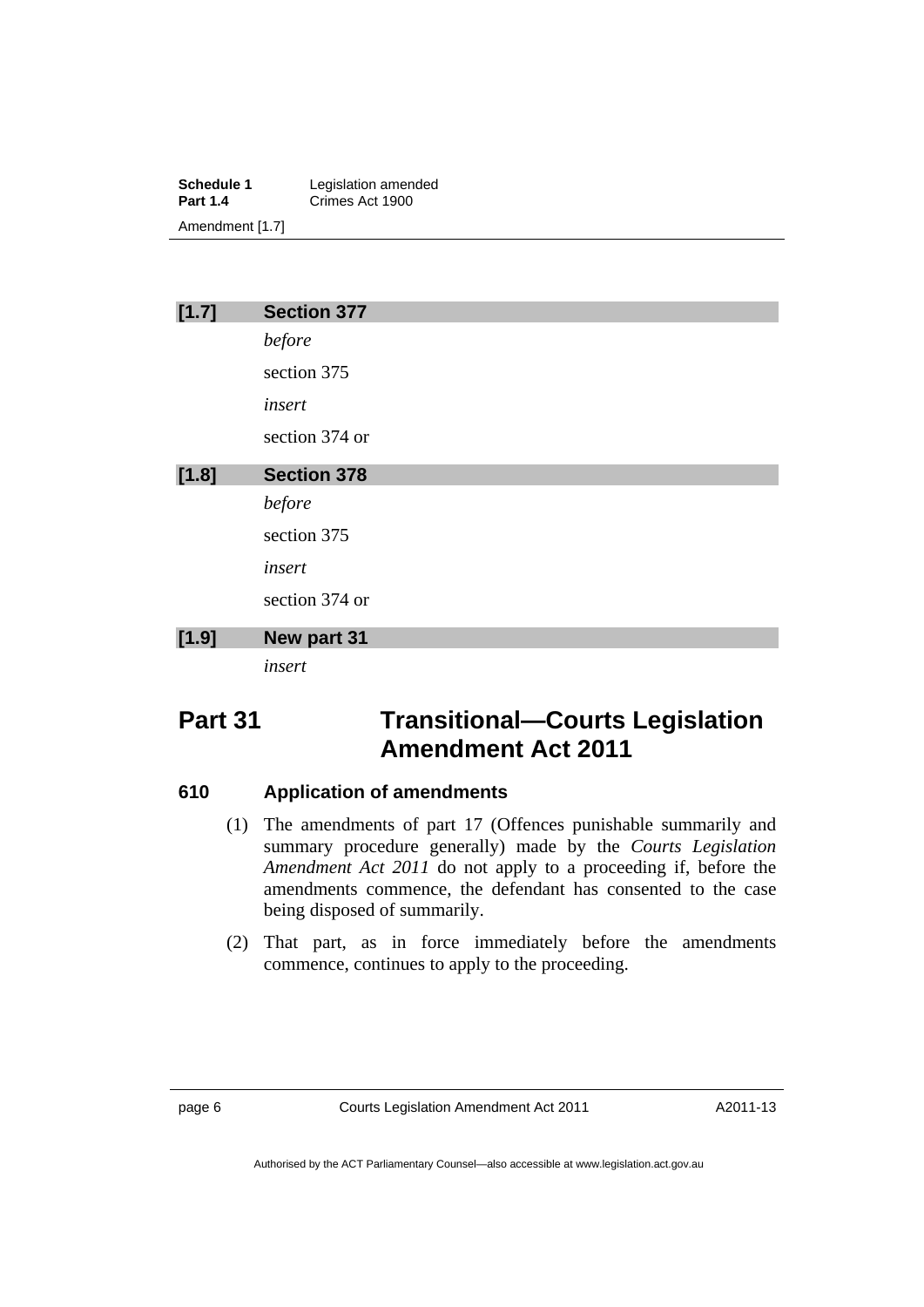## <span id="page-8-0"></span>**611 Transitional regulations**

- (1) A regulation may prescribe transitional matters necessary or convenient to be prescribed because of the enactment of the *Courts Legislation Amendment Act 2011*.
- (2) A regulation may modify this part (including in relation to another territory law) to make provision in relation to anything that, in the Executive's opinion, is not, or is not adequately or appropriately, dealt with in this part.
- (3) A regulation under subsection (2) has effect despite anything else in this Act or another territory law.

## **612 Expiry—pt 31**

This part expires 1 year after the day it commences.

# **Part 1.5 Magistrates Court Act 1930**

# **[1.10] Section 90A**

*before* 

section 375

*insert* 

section 374 or

### **[1.11] New section 92A (4)**

*insert* 

 (4) This section does not apply to the summary conviction of a person charged with an indictable offence if the case was dealt with summarily under the Crimes Act, section 374 (Summary disposal of certain cases at prosecutor's election).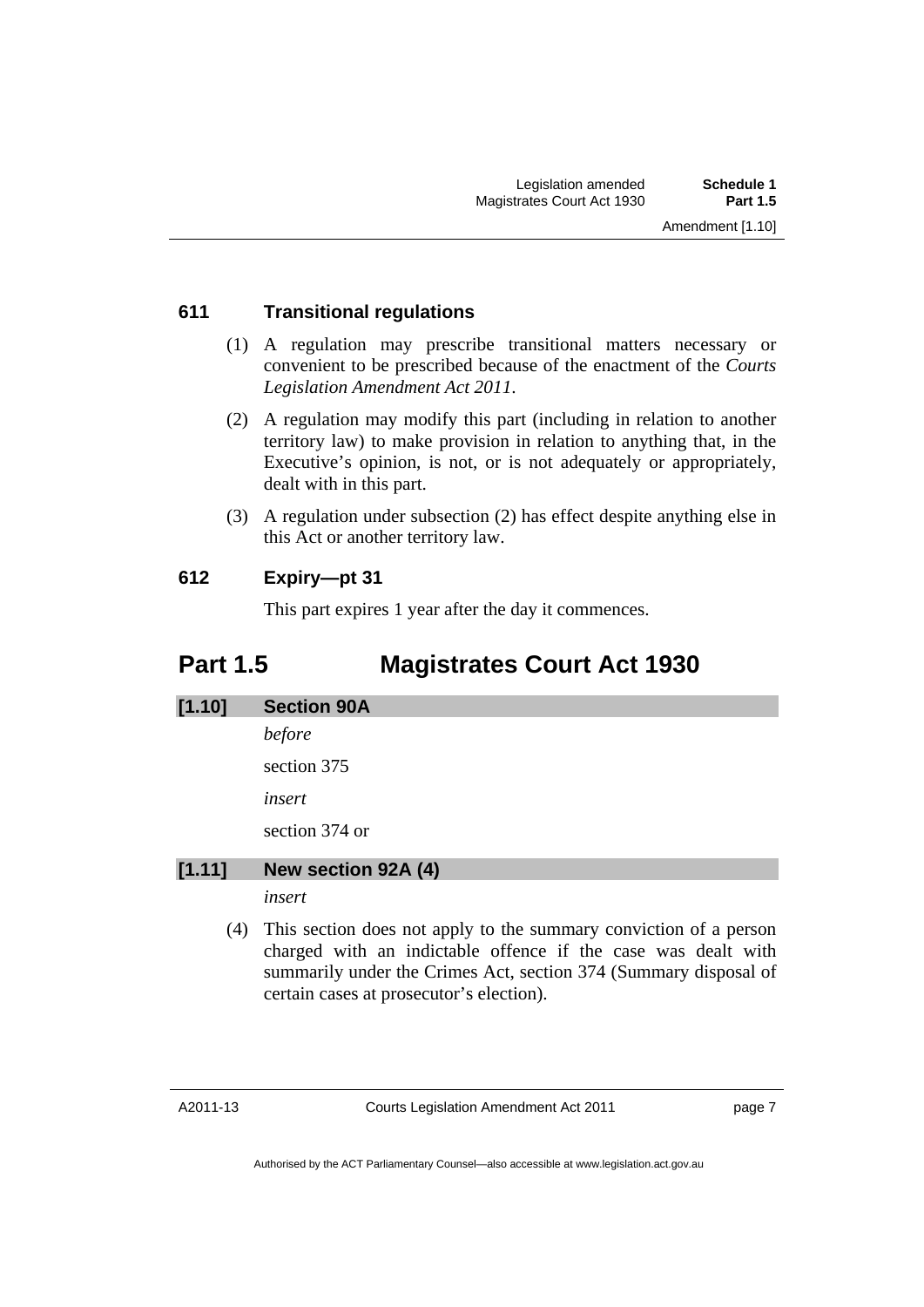**Schedule 1** Legislation amended **Part 1.5** Magistrates Court Act 1930 Amendment [1.12]

| [1.12] | <b>Section 208</b>  |
|--------|---------------------|
|        | before              |
|        | section 375         |
|        | insert              |
|        | section 374 or      |
| [1.13] | <b>Section 219B</b> |
|        | before              |
|        | section 375         |
|        | insert              |
|        | section 374 or      |
|        |                     |
| [1.14] | <b>Section 257</b>  |
|        | omit                |
|        | \$50 000            |
|        | substitute          |
|        | \$250 000           |
| [1.15] | <b>Section 261</b>  |
|        | omit                |
|        | \$50 000            |
|        | substitute          |
|        | \$250 000           |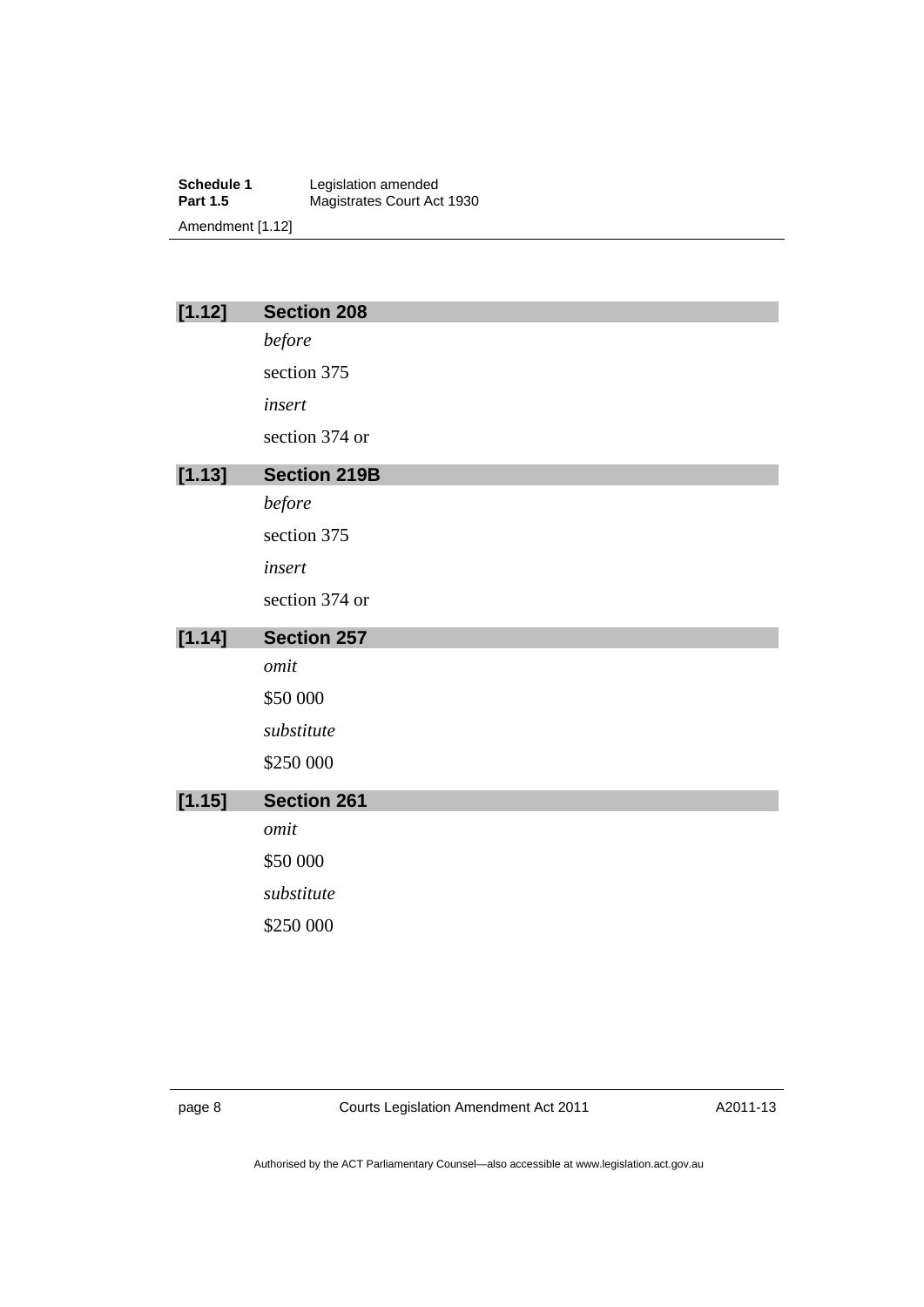### **[1.16] Section 288 (2)**

*before* 

section 375

*insert* 

section 374 (Summary disposal of certain cases at prosecutor's election) and

### **[1.17] New chapters 4B and 4C**

*insert* 

# **Chapter 4B The Family Violence Court**

## **Part 4B.1** Preliminary

### **291H Meaning of** *domestic violence offence*

In this Act:

*domestic violence offence* means an offence—

- (a) that is a domestic violence offence under the *Domestic Violence and Protection Orders Act 2008*; and
- (b) for which a victim of the offence is a relevant person, under that Act, in relation to the person who committed the offence.
- *Note 1 Domestic violence offence*—see the *Domestic Violence and Protection Orders Act 2008*, s 13 (2).
- *Note 2 Relevant person*—see the *Domestic Violence and Protection Orders Act 2008*, s 15.

page 9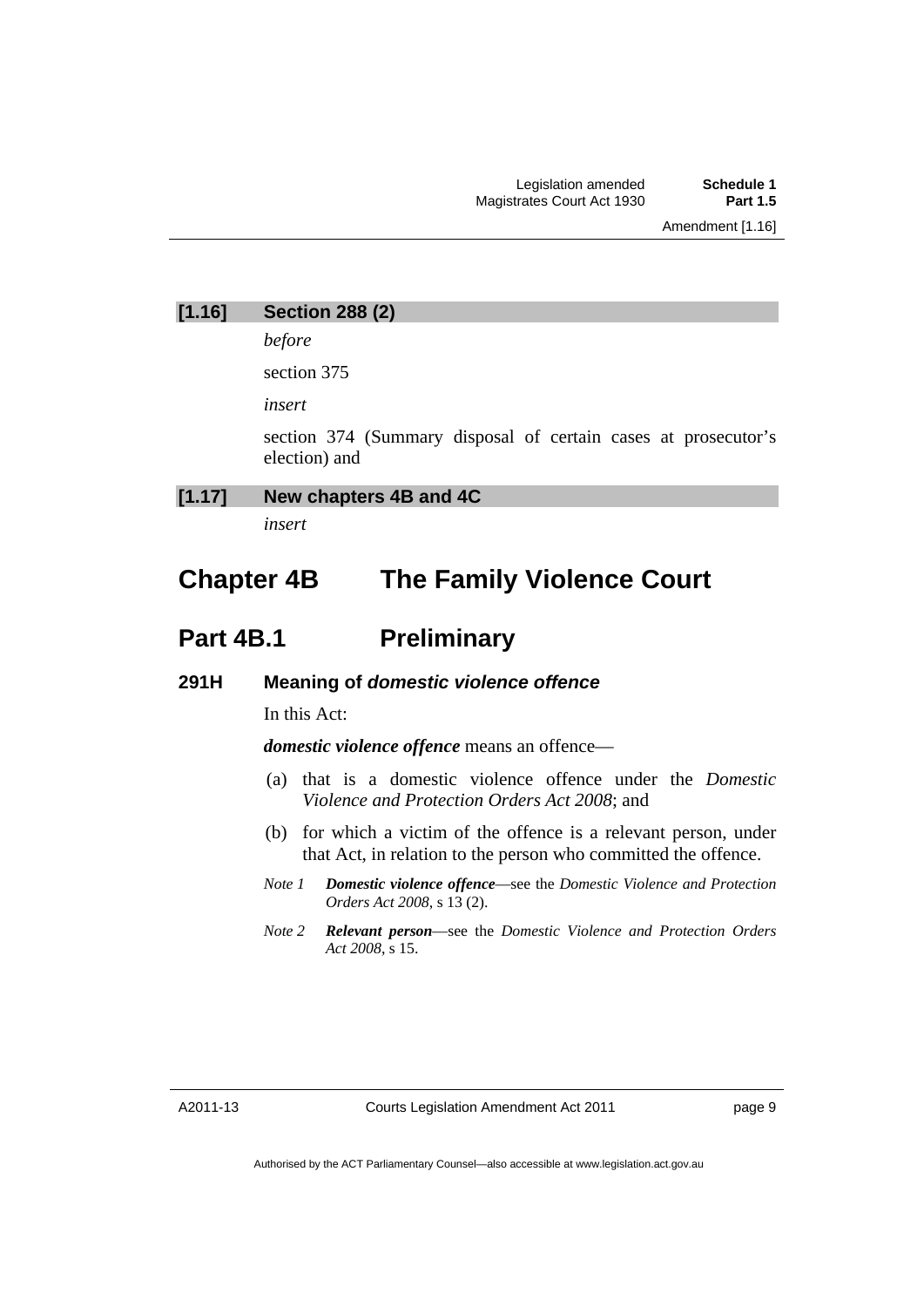### **291I Purpose—ch 4B**

The purpose of this chapter is to establish a specialised court to deal with domestic violence offences, recognising that—

- (a) the nature of domestic violence and the particular needs involved in protecting victims is complex; and
- (b) great social harm results from domestic violence; and
- (c) domestic violence offences take place in the context of a special relationship between people.

## **Part 4B.2 The Family Violence Court**

### **291J Family Violence Court**

- (1) The Magistrates Court is known as the Family Violence Court when it is exercising the jurisdiction of the Magistrates Court in relation to a proceeding mentioned in section 291K.
- (2) The Family Violence Court may use the Magistrates Court seal.
- (3) When a magistrate sits as the Family Violence Court, the magistrate may be referred to as the Family Violence Court Magistrate.
- (4) The Chief Magistrate is responsible for ensuring the orderly and prompt discharge of the business of the Family Violence Court.

### **291K Jurisdiction of Family Violence Court**

- (1) The Family Violence Court may exercise the jurisdiction of the Magistrates Court in relation to the following:
	- (a) any criminal proceeding against a person in relation to a summary domestic violence offence if the person was 18 years old or over at the time of the alleged offence;

A2011-13

Authorised by the ACT Parliamentary Counsel—also accessible at www.legislation.act.gov.au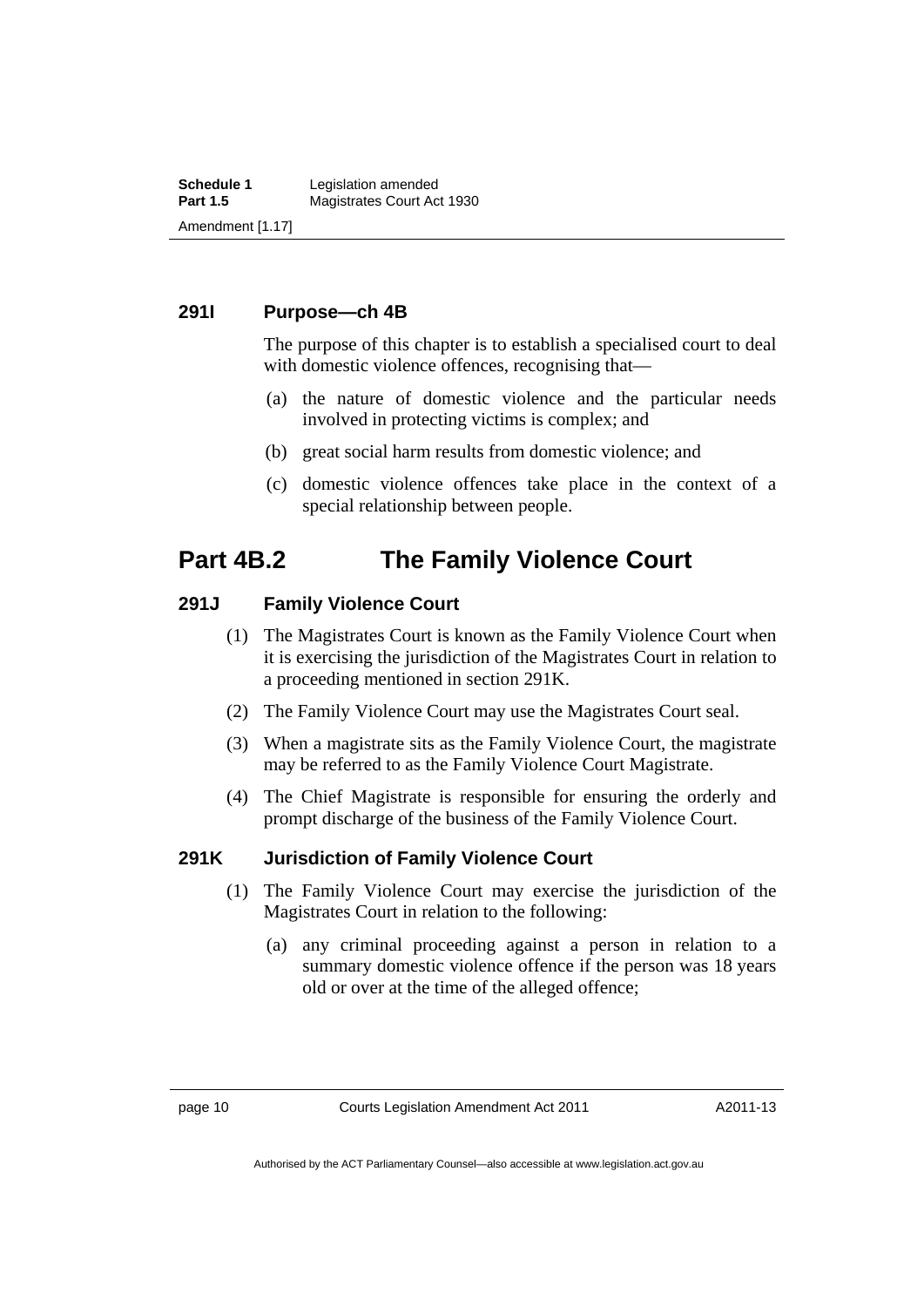- (b) any criminal proceeding against a person in relation to an indictable domestic violence offence if the person was 18 years old or over at the time of the alleged offence;
- (c) a proceeding in relation to bail for an adult charged with a domestic violence offence;
- (d) a proceeding in relation to a breach of a sentence imposed by the Magistrates Court or the Family Violence Court on a person for a domestic violence offence.
- (2) Subsection (1) (b) is subject to the *Crimes Act 1900*, section 374 (Summary disposal of certain cases at prosecutor's election) and section 375 (Summary disposal of certain cases).
- (3) Subsection (1) (c) is subject to the *Bail Act 1992*.

# **Chapter 4C Galambany Court**

### **291L Definitions—ch 4C**

In this chapter:

*Aboriginal or Torres Strait Islander offender* means an offender who—

- (a) is a descendant of an Aboriginal person or Torres Strait Islander; and
- (b) identifies as an Aboriginal person or Torres Strait Islander; and
- (c) is accepted as an Aboriginal person or Torres Strait Islander by an Aboriginal or Torres Strait Islander community.

*circle sentencing* means the step in a sentencing proceeding for an Aboriginal or Torres Strait Islander offender that includes members of the Aboriginal or Torres Strait Islander community.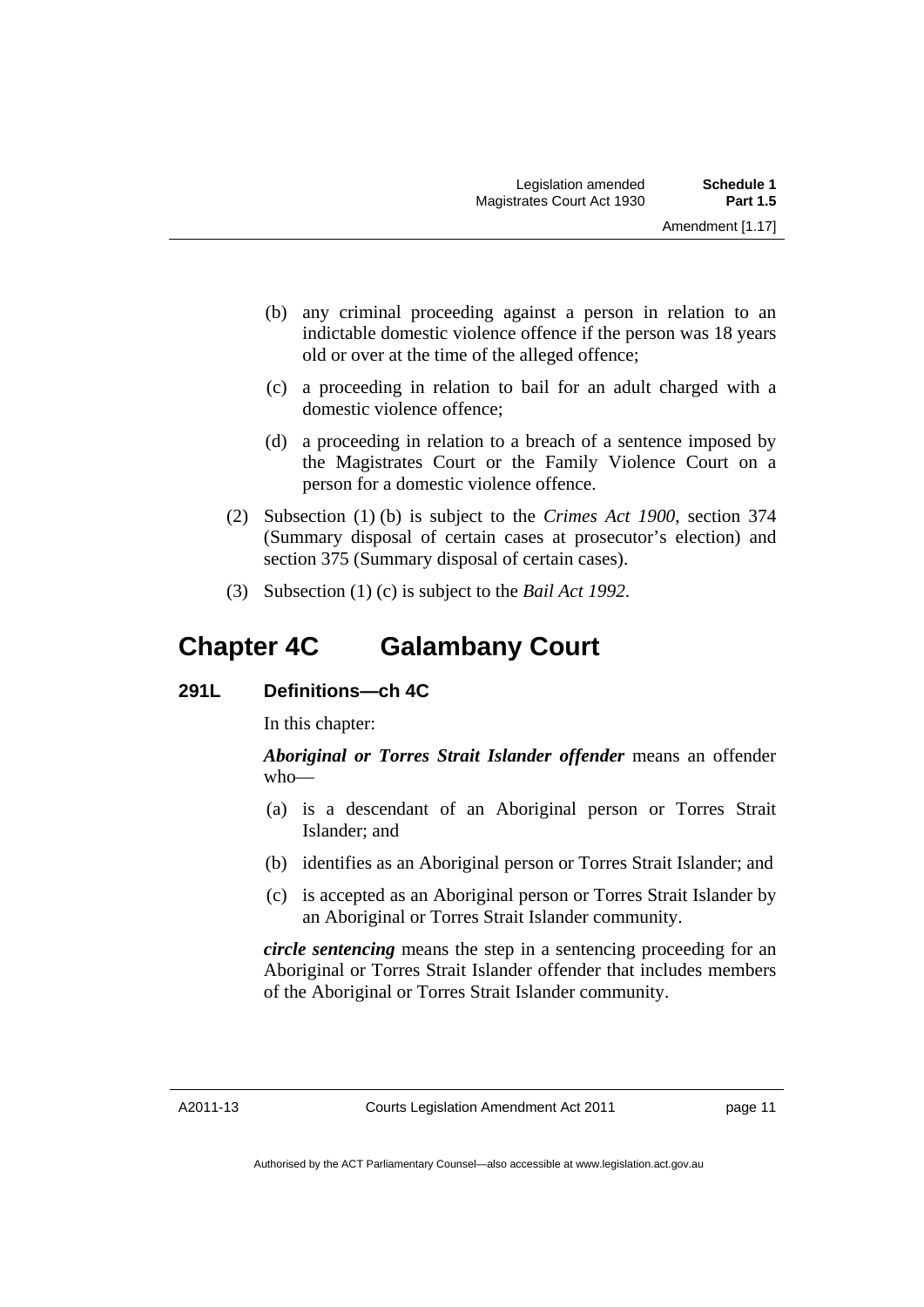**Schedule 1** Legislation amended<br> **Part 1.5** Magistrates Court Ac **Magistrates Court Act 1930** Amendment [1.18]

### **291M Galambany Court**

The Magistrates Court is known as the Galambany Court when it is sitting to provide circle sentencing.

### **291N Directions about procedure for Galambany Court**

- (1) The Magistrates Court may give a direction in relation to the procedure to be followed in relation to circle sentencing for certain Aboriginal or Torres Strait Islander offenders, and any other relevant matter in relation to circle sentencing.
- (2) To remove any doubt, a direction mentioned in subsection (1) is not taken to limit the Magistrates Court's discretion in sentencing an offender.
- (3) Nothing in this section limits the Magistrates Court's power to give a direction under section 309 (Directions about procedure).

### **[1.18] Section 309**

*substitute* 

### **309 Directions about procedure**

If the procedure for taking a step in a proceeding is not set out in this Act or the law under which the step is to be taken, the court may give a direction in relation to—

- (a) the procedure to be followed in relation to the step; and
- (b) any other relevant matter in relation to the step.
- *Note* The Magistrates Court may make procedures to be followed in relation to circle sentencing for certain Aboriginal or Torres Strait Islander offenders (see s 291N).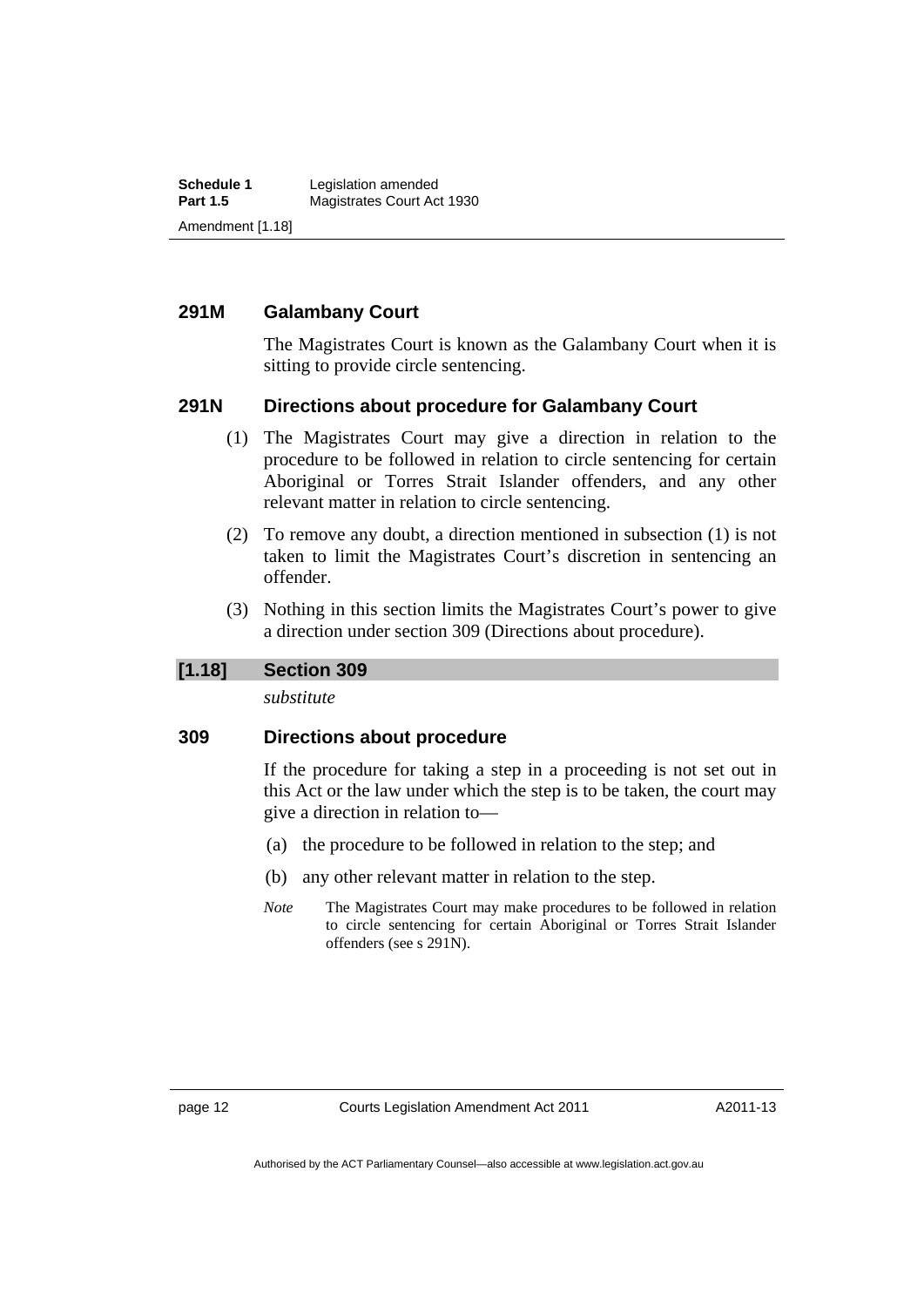### **[1.19] New section 320A**

*insert* 

### **320A Domestic violence offence information**

- (1) The Minister may determine what statistical information in relation to domestic violence offences (the *domestic violence offence information*) must be collected by the registrar.
- (2) The registrar must give the domestic violence offence information for a financial year to the domestic violence project coordinator by 31 July in the following financial year.
- (3) The registrar must also give the coordinator domestic violence offence information otherwise requested, in writing, by the coordinator.
- (4) A determination is a notifiable instrument.

*Note* A notifiable instrument must be notified under the Legislation Act.

(5) In this section:

*domestic violence project coordinator* means the Domestic Violence Project Coordinator appointed under the *Domestic Violence Agencies Act 1986*, section 11.

### **[1.20] Dictionary, new definitions**

*insert* 

*Aboriginal or Torres Strait Islander offender*, for chapter 4C (Galambany Court)—see section 291L.

*circle sentencing*, for chapter 4C (Galambany Court)—see section 291L.

*domestic violence offence*—see section 291H.

A2011-13